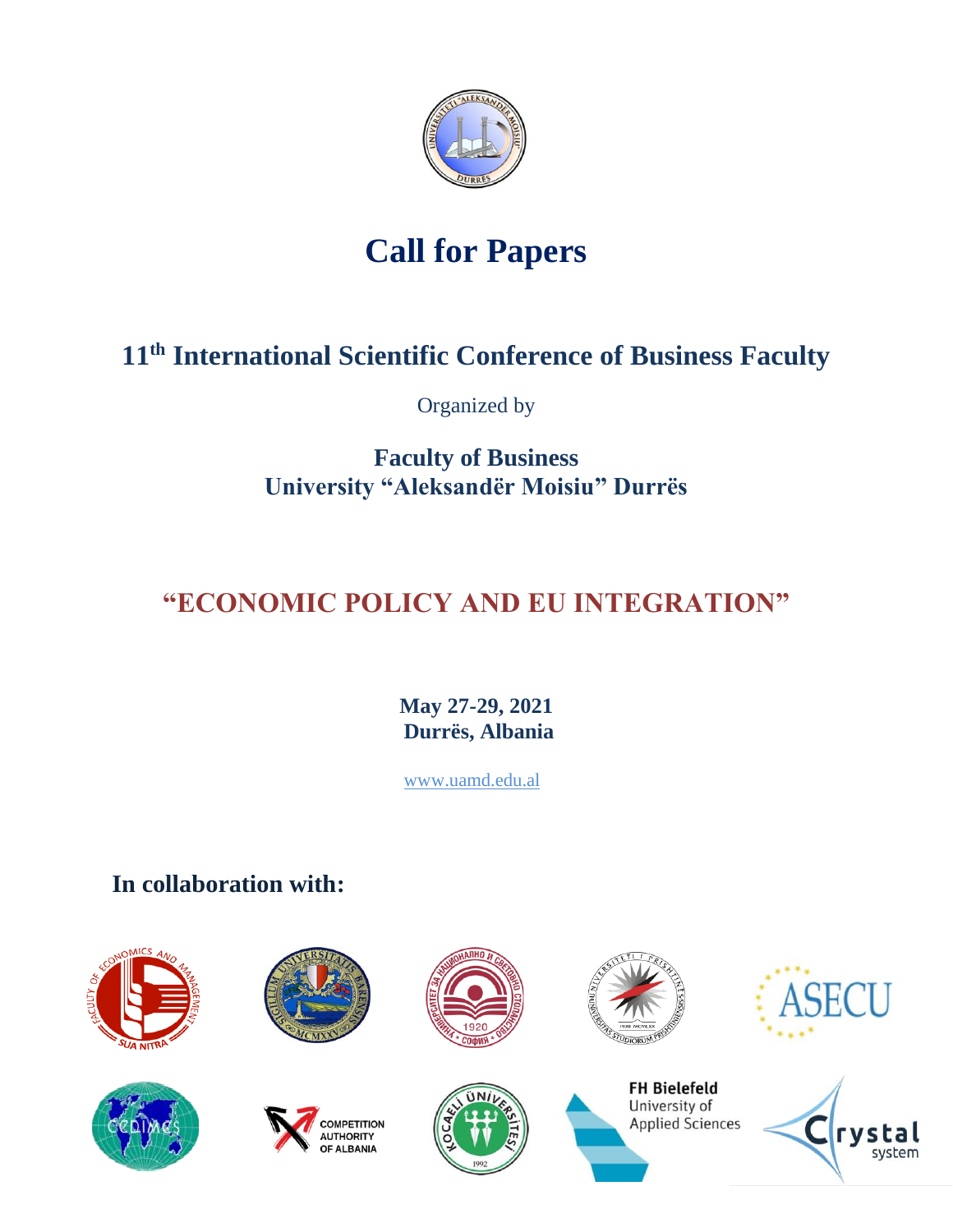# **GENERAL INFORMATION**

### **Conference aim**

EU integration and its impact on economic policies are a key strategical priority for Albania and Western Balkans countries but as well as for EU member countries in general. The purpose of the conference is to address through interactive presentations and discussions current issues of EU integration and economic policies dealing with structural reforms, dynamics of growth and business cycles, development of labor markets, financial and banking sector through meeting the requirements of Sustainable Development Goals and increasing competitiveness through innovation. Given its interdisciplinary approach, this conference is a venue where researchers and practitioners from different fields will gather to exchange their ideas, research results, work in progress and experience. During this conference we will also discuss challenges and market performance under Covid 19 pressure. An ultimate goal of the conference is to bring concrete proposals and recommendations for policy-makers and business community at local, European and international level and enhance best practices sharing perspective. Participants will have the opportunity to network, and increase future collaborations synergies.

# *The conference official languages will be English, French and Italian*

# *The conference will be held at Conference Hall, New Campus, Spitallë, Durrës.*

# **Conference topics**

# **Sustainable economy - challenges & opportunities**

- Economic and financial reforms toward European integration
- Institutional transformation in function of European Integration, challenges and financial cost
- Economic growth analyses, GDP-s, Deficits and Debts
- Ecotourism and Sustainable Tourism for Regional Development
- Sustainability Economic Development and Climate Change
- Green economy

# **Innovation management & entrepreneurship**

- Globalization and Challenges of Companies` Strategic Orientation
- Globalization and Challenges in Marketing Management
- E-economy, E-business, E-commerce, E-government
- The Role of the Private Sector in the Development of the country, Public-Private Partnership approach.

# **Finance, Banking, Accounting and Insurance Industry**

- Insurance Industry Challenges
- Property/casualty and life insurance sector trends and outlooks
- Accounting Challenges Strategic Accounting
- Efficiency and performance of financial institutions
- Financial and monetary integration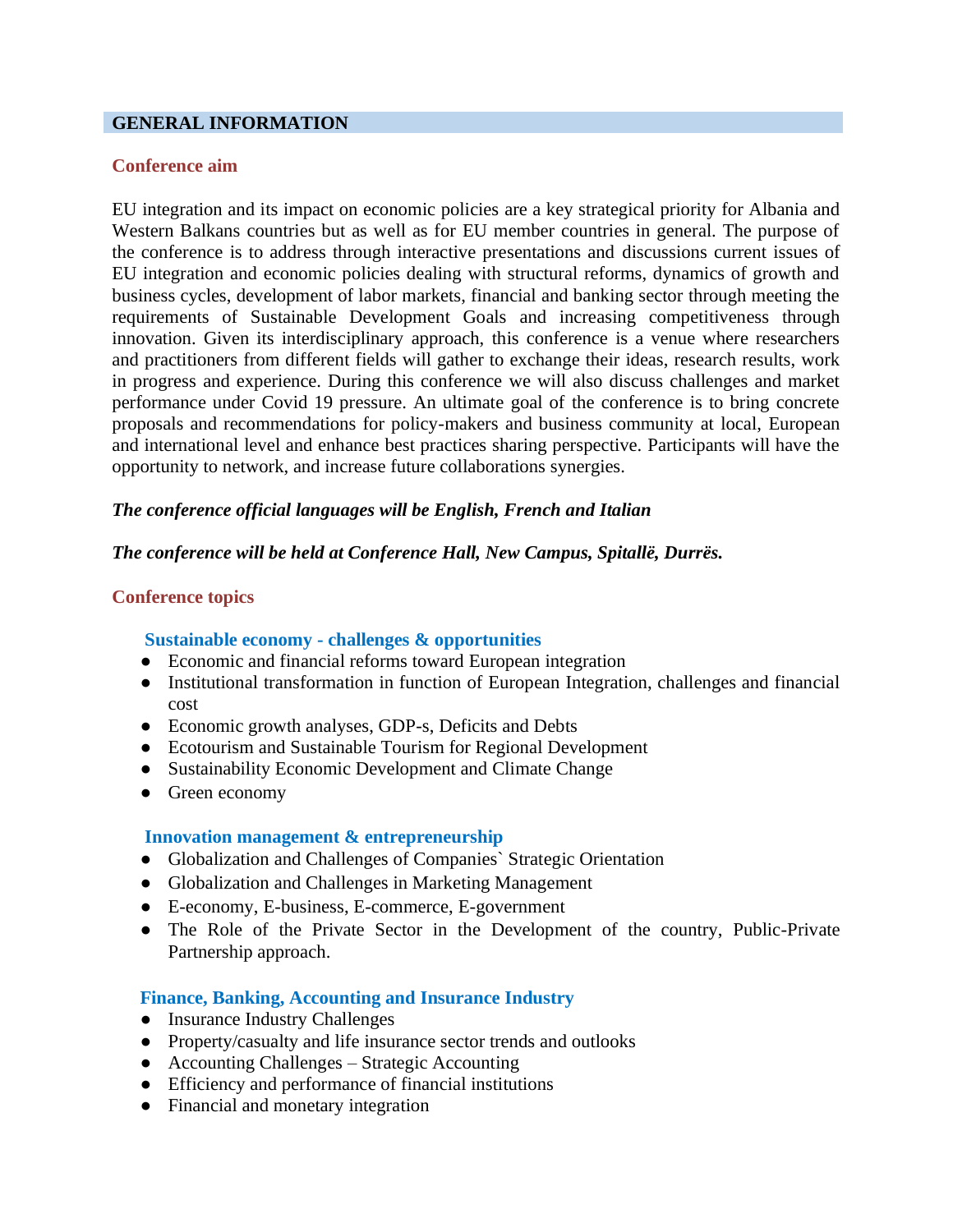### **Covid 19 and its impact on the Economy**

- Epidemiology Across Countries and Labour Markets
- Business Dynamics and Policy
- Fiscal Policy and International
- Tourism challenges
- Developing Countries—through COVID-19 and beyond
- Economy recovery after pandemic period

Conference program is not restricted to these themes. We kindly invite proposals on other suitable topics in related conference theme.

#### **IMPORTANT DATES**

- **March 22nd, 2021** Deadline for submission of abstracts
- 
- **March 28<sup>th</sup>, 2021** Notification for abstracts acceptance<br>● **April 19<sup>th</sup>, 2021** Deadline for submission of full-pape Deadline for submission of full-papers
- **April 26th, 2021** Notification for full paper acceptance
- **May 3<sup>rd</sup>**, 2021 Deadline for submission of application form and payment
- **May 20<sup>th</sup>, 2021** Announcement of the detailed conference program

#### **CONFERENCE COMMITTEES**

#### **Scientific Committee**

**SOTIROFSKI Kseanela**, *Rector of University "Aleksandër Moisiu" Durrës, Albania* **FORTUZI Shkëlqim**, *Dean of Business Faculty, University "Aleksandër Moisiu" Durrës, Albania* **GRUDA Servete**, *Vice Dean of Business Faculty, University "Aleksandër Moisiu" Durrës, Albania* **SHAHIMI Ermir**, *Vice Dean of Business Faculty, University "Aleksandër Moisiu" Durrës, Albania* **RUSPI Gentian**, *Dean of FASTIP, University "Aleksandër Moisiu" Durrës, Albania* **MYFTARAJ Ervin**, *Head of Marketing Department, University "Aleksandër Moisiu" Durrës, Albania* **MERKO Flora**, *Head of Economics Department, University "Aleksandër Moisiu" Durrës, Albania* **VANGJEL Rovena**, *Head of Finance-Accounting Department, University "Aleksandër Moisiu" Durrës, Albania* **NEXHIPI Olta**, *Head of Management Department, University "Aleksandër Moisiu" Durrës, Albania* **MUKA Majlinda**, *Head of Turism Department, University "Aleksandër Moisiu" Durrës, Albania* **ALIAJ Ada,** *Business Faculty, University "Aleksandër Moisiu" Durrës, Albania* **ROESSLER Owe**, *Professional studies Faculty, Fachhochschule Bielefeld, Germany* **KATRANDIJEV Hristo,** *Head of Marketing Department, University of National and World Economy, Sofia, Bulgaria* **BANKOVA Petkova Youvka**, *University of National and World Economy, Sofia, Bulgaria* **MARINOV Krasimir,** *University of National and World Economy, Sofia, Bulgaria* **WACH Bernhard,** *Center of Enterpreneurship, HF. Bielefeld, Germany* **QINETI Artan**, *Slovak University of Agriculture, Nitra, Slovakia* **ALBAGLI Claude,** *President of CEDIMES Institute, France* **PAPAJORGJI Petraq**, *University of New York Tirana, Albania* **DEDAJ But,** *Dean of Economic Faculty, University of Prishtina, Kosovo*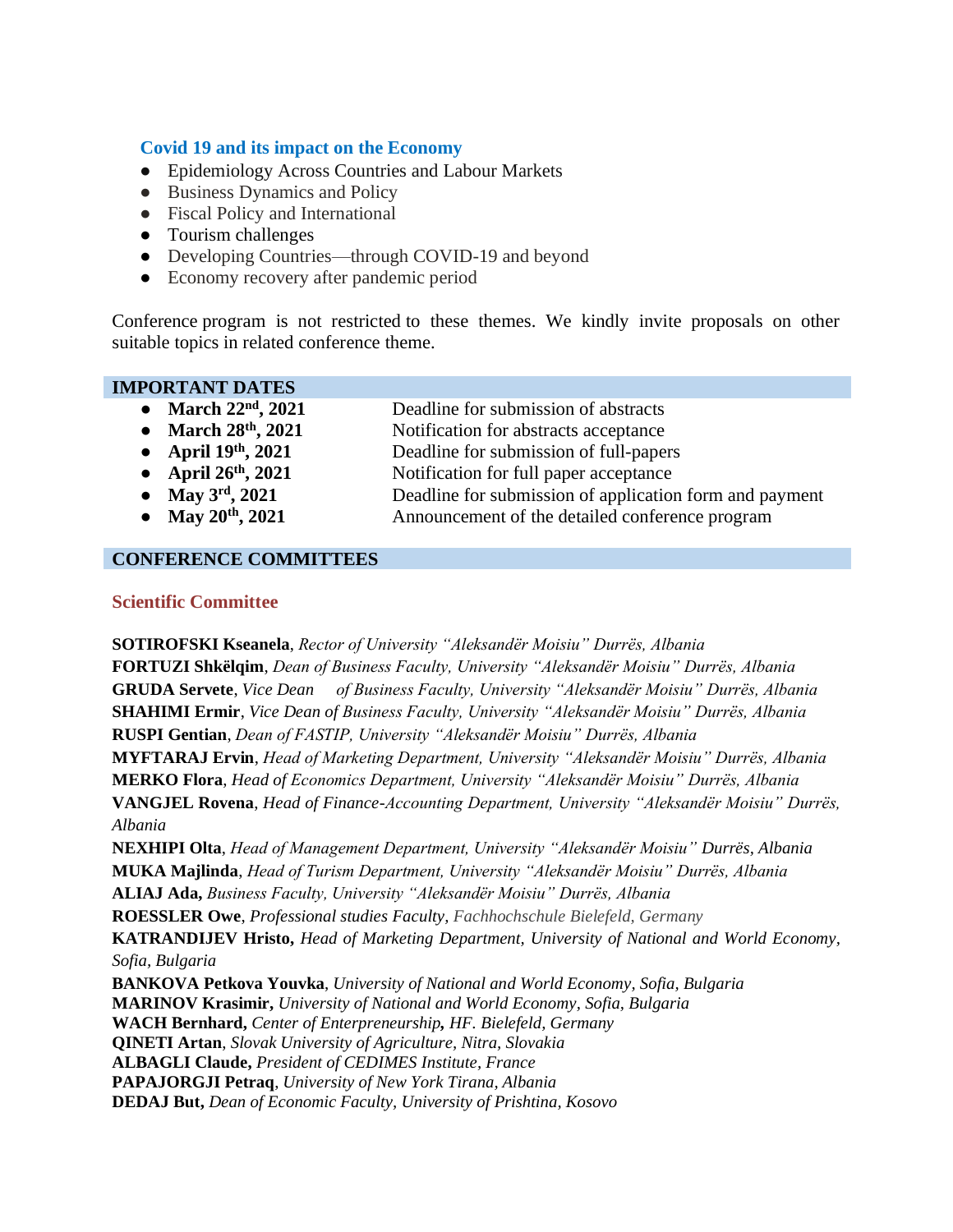**MEMA Mit'hat**, *Senate member University "Aleksandër Moisiu" Durrës, Albania* **HOTI Afrim,** *University "Aleksandër Moisiu" Durrës, Albania* **HORSKA Elena,** *Slovak University of Agriculture, Nitra, Slovakia* **KUME Kristaq,** *University "Aleksandër Moisiu" Durrës, Albania* **KULE Dhori**, *Dean of Economic Faculty, University of Tirana, Albania* **LATIFI Juliana,** *Chair of the competition Commission, Competition Authority, Albania* **NOTI Elton,** *University "Aleksandër Moisiu" Durrës, Albania* **TARTARAJ Azeta,** *University "Aleksandër Moisiu" Durrës, Albania* **OSMANI Elez,** *Institute for Research and Development, Montenegro* **SCALERA Francesco,** *University of Bari "Aldo Moro", Italy* **SOKOLI Lekë,** *University "Aleksandër Moisiu" Durrës, Albania* **ZAROTIADIS Grigorios,** *President of ASECU, Greece* **KORSITA Bajram**, *Chairman of PhD commission, University "Aleksandër Moisiu" Durrës, Albania* **SALLAKU Fatbardh,** *Rector of University "Agriculture University" Tiranë Albania* **METALLA Osman**, *Dean of Professional Studies Faculty, University "Aleksandër Moisiu" Durrës, Albania* **XHAFERRI Seadin**, *University of Tetovo, North Macedonia* **OXHAKLIESKA Dragica**, *Dean of Faculty of Economics, "St. Kliment Ohridski" University, Bitola, North Macedonia* **SKËNDERI Nagip**, *Member of PhD commission, University of Prishtina "Hasan Prishtina, Kosovo* **CELIK Faik**, *Foreign Trade Department "Hekere Ismet" University, Kocaeli, University* **FETAHI Besnik**, *South East European University, Tetovo, North Macedonia* **BOCA Dana Gratiela**, *Technical University of Cluj-Napoca, Romania* **GUNSEL Ayse**, *Faculty of Economics and Administrative Sciences, Kocaeli, University* **CEKMECELIOGLU Gunduz Hulya**, *Faculty of Economics and Administrative Sciences, Kocaeli, University* **NETSEVA-PORCHEVA Neicheva Tatyana**, *University of National and World Economy, Sofia, Bulgaria* **DEL VESCOVO Donatella**, *University of Roma, Italy* **CAPUTI IAMBRENGHI Paola,** *University of Bari "Aldo Moro", Italy* **GRUMO Rosalina,** *University of Bari "Aldo Moro", Italy* **DE MARCO Eusebio,** *University of Bari "Aldo Moro", Italy* **GJONI Luljeta,** *University "Aleksandër Moisiu" Durrës, Albania* **XHAFERRI Besa**, *University of Tetovo, North Macedonia* **PUSCA Corneliu Andy**, *President of Danubius University of Galati, Rumania* **NUTA Florian**, *Vice Rector of Scientific Relations of Danubius University of Galati, Rumania* **MARINESCU Stefan Emanuel**, *Vice Rector of International Relations of Danubius University of Galati, Rumania* **BALAJ Driton**, *University of Prishtina "Hasan Prishtina, Kosovo* **NIMANI Artan**, *Rector of University "Fehmi Agani", Gjakov, Kosovo* **MRSIK Jadranka**, *American University, Skopje, North Macedonia* **HEBIPI Llokman**, *Dean of Business Administration Faculty,University of Tetovo, North Macedonia* **VELINOV Emil,** *Skoda Auto University, Czech Republic and RISEBA University of Applied Sciences, Latvia*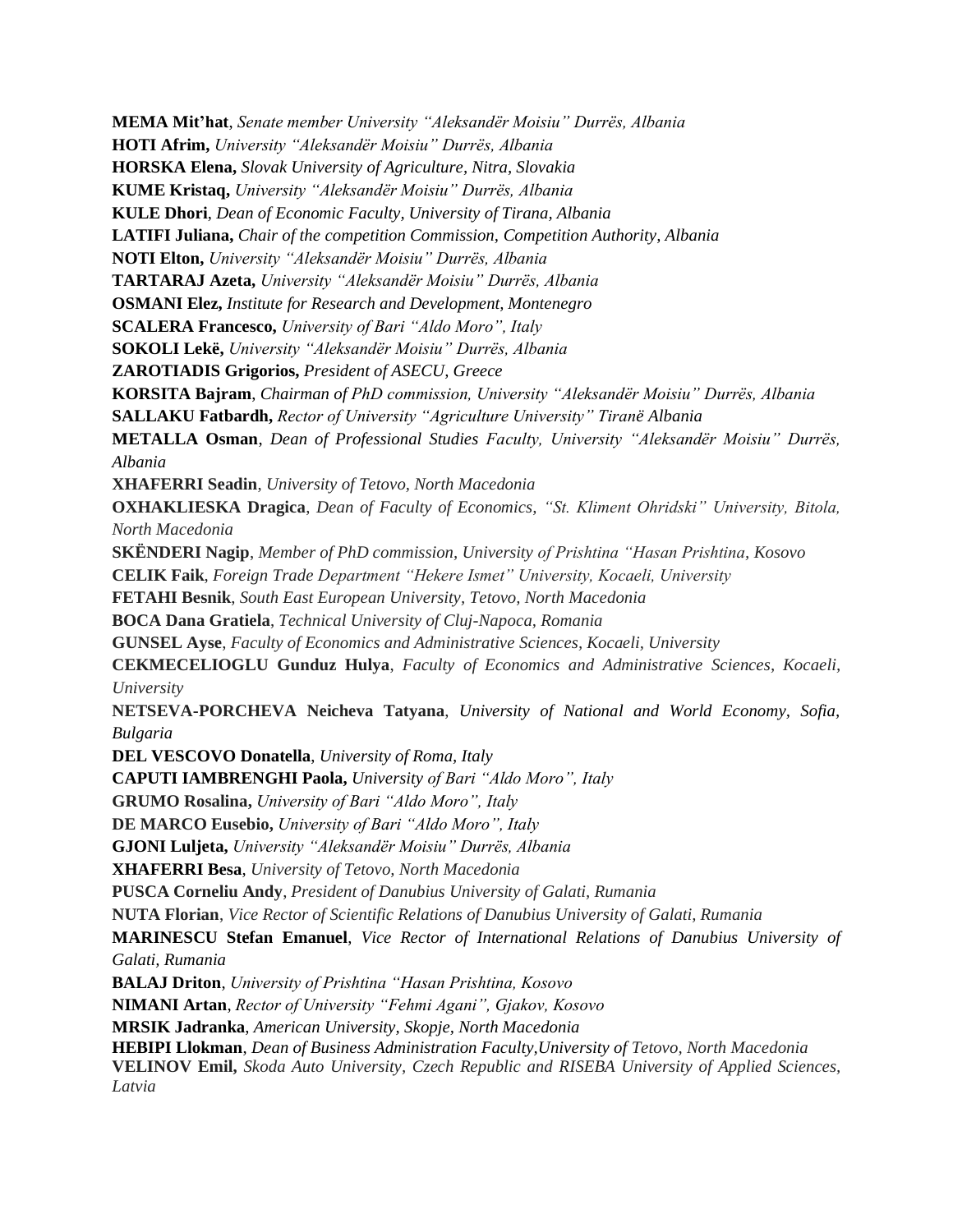#### **Executive Committee**

**FORTUZI Shkëlqim GRUDA Servete MYFTARAJ Ervin MUKA Majlinda VANGJEL Rovena MERKO Flora SHAHINI Ermir MUHO Neviana KALINKOVA Vasileva Sabrina**

#### **Coordinator**

**NEXHIPI Olta XHERAJ-SUBASHI Dorina**

#### **Programme Committee**

**SULA Oliana ALIAJ Ada GENKOVA Nikolova Diana HRISTOV Stoyanov Emil BALLA Eldian YMERAJ Juliana DUCI Ejona**

#### **Conference Secretariat**

**HASRAMA Erjonilda TOTA Ikbale GASHI Silvana IVANOV Ankov Christo KOSTANDINOVA ANTONOVA Elena ISTREFI Enida ZHARKALLI Zoica**

#### **Local Arrangements**

**CINAJ Nevila XHAFERRI Shqipe DODA Sanie KULLOLLI Taulant** **Press and Communication**

**MEHMETI Valbona KOLA Blerim BORISOVA Borislava TARAKU Elfrida** 

#### **CONFERENCE FEE**

Conference fee amounts **50€** for first authors, **30€** for the second author and **20€** for each additional author. It includes conference materials, Welcome Reception, Gala Dinner /lunch & coffee breaks on conference days.

Participants from partner universities will have a discount of 50%.

Business Faculty members are excluded from the conference fee.

#### **Bank Account Details**

**Account owner:** TE ARDHURAT E THESARIT DURRES **Bank Name:** Credins Bank, Durres, Albania **IBAN:** AL97 2121 2110 0000 0000 0050 3907 **SWIFT CODE:** CDISALTRXXX During the payment should be mentioned the note: *ISCBF 2021, name and surname of participant*.

Participants should cover their own travel costs to and from Durrës, and should directly book accommodation in Durrës. We will further suggest you suitable accommodation options.